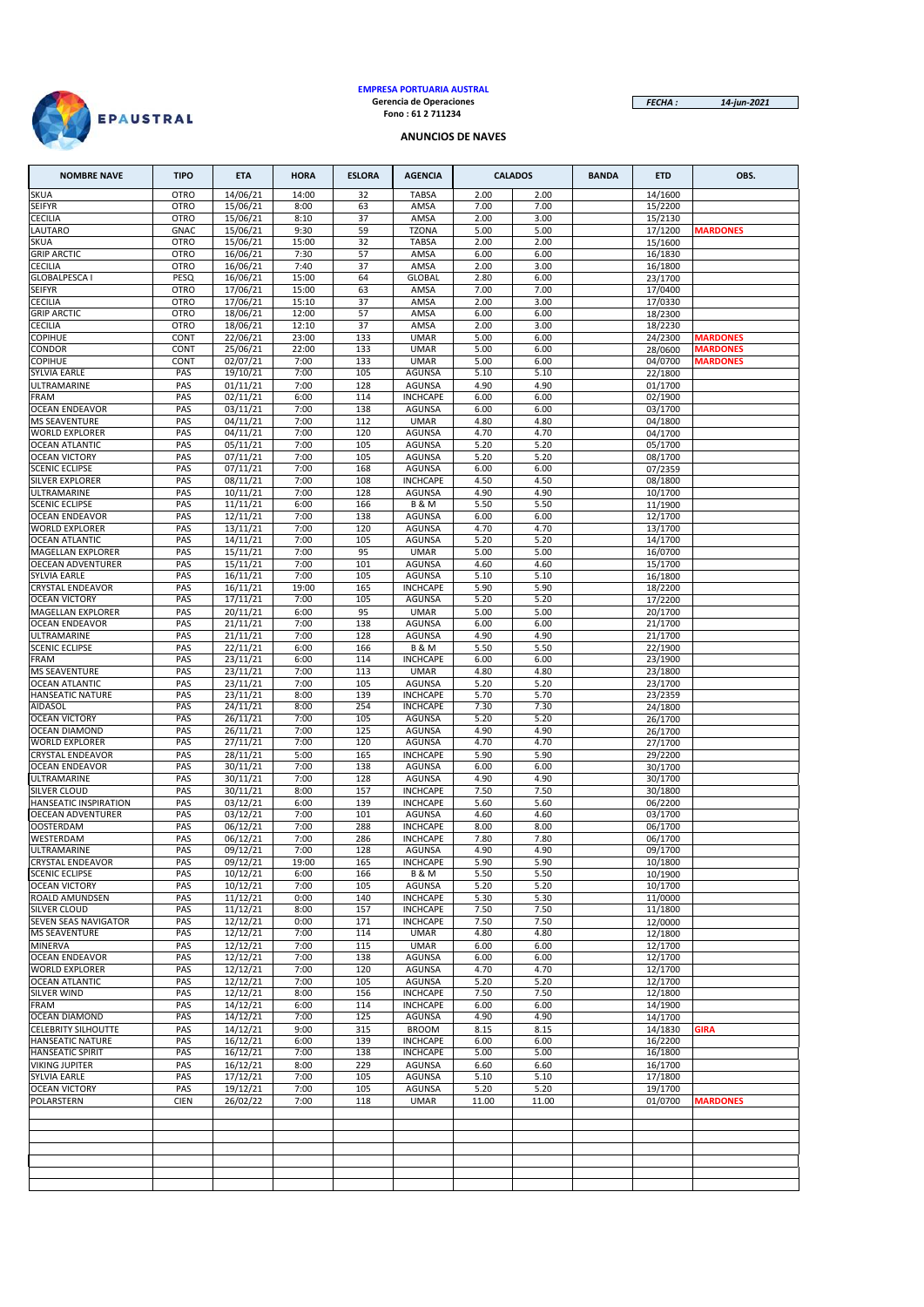

## *FECHA : 14-jun-2021*

| <b>NOMBRE NAVE</b>                                 | <b>TIPO</b> | <b>ETA</b>           | <b>HORA</b>   | <b>ESLORA</b> | <b>AGENCIA</b>                     |               | <b>CALADOS</b> | <b>BANDA</b> | <b>ETD</b>         | OBS.            |
|----------------------------------------------------|-------------|----------------------|---------------|---------------|------------------------------------|---------------|----------------|--------------|--------------------|-----------------|
| <b>SEABOURN QUEST</b>                              | PAS         | 20/12/21             | 5:00          | 198           | <b>INCHCAPE</b>                    | 6.50          | 6.50           |              | 20/2000            |                 |
| <b>WORLD EXPLORER</b><br><b>CRYSTAL ENDEAVOR</b>   | PAS<br>PAS  | 20/12/21<br>20/12/21 | 7:00<br>19:00 | 120<br>165    | <b>AGUNSA</b><br><b>INCHCAPE</b>   | 4.70<br>5.90  | 4.70<br>5.90   |              | 20/1700<br>21/1800 |                 |
| HANSEATIC INSPIRATION                              | PAS         | 21/12/21             | 6:00          | 139           | <b>INCHCAPE</b>                    | 6.00          | 6.00           |              | 21/2200            |                 |
| MINERVA                                            | PAS         | 21/12/21             | 7:00          | 115           | <b>UMAR</b>                        | 6.00          | 6.00           |              | 21/1700            |                 |
| <b>OCEAN ENDEAVOR</b>                              | PAS         | 21/12/21             | 7:00          | 138           | AGUNSA<br><b>AGUNSA</b>            | 6.00          | 6.00           |              | 21/1700            |                 |
| <b>OCEAN ATLANTIC</b><br>SILVER CLOUD              | PAS<br>PAS  | 21/12/21<br>21/12/21 | 7:00<br>8:00  | 105<br>157    | <b>INCHCAPE</b>                    | 5.20<br>7.50  | 5.20<br>7.50   |              | 21/1700<br>21/1800 |                 |
| <b>MS SEAVENTURE</b>                               | PAS         | 22/12/21             | 7:00          | 115           | <b>UMAR</b>                        | 4.80          | 4.80           |              | 22/1800            |                 |
| <b>SILVER WIND</b>                                 | PAS         | 22/12/21             | 8:00          | 156           | <b>INCHCAPE</b>                    | 7.50          | 7.50           |              | 22/1800            |                 |
| SAPPHIRE PRINCESS<br>ULTRAMARINE                   | PAS<br>PAS  | 23/12/21<br>23/12/21 | 0:00<br>7:00  | 290<br>128    | <b>INCHCAPE</b><br><b>AGUNSA</b>   | 8.50<br>4.90  | 8.50<br>4.90   |              | 23/0000<br>23/1700 |                 |
| <b>CELEBRITY SILHOUTTE</b>                         | PAS         | 24/12/21             | 7:00          | 315           | <b>BROOM</b>                       | 8.15          | 8.15           |              | 24/1730            | <b>GIRA</b>     |
| ROALD AMUNDSEN                                     | PAS         | 27/12/21             | 0:00          | 140           | <b>INCHCAPE</b>                    | 5.30          | 5.30           |              | 27/0000            |                 |
| <b>SCENIC ECLIPSE</b>                              | PAS         | 28/12/21             | 6:00          | 166           | <b>B &amp; M</b>                   | 5.50          | 5.50           |              | 28/1900            |                 |
| <b>OCEAN VICTORY</b><br><b>OCEAN DIAMOND</b>       | PAS<br>PAS  | 28/12/21<br>28/12/21 | 7:00<br>7:00  | 105<br>125    | <b>AGUNSA</b><br><b>AGUNSA</b>     | 5.20<br>4.90  | 5.20<br>4.90   |              | 28/1700<br>28/1700 |                 |
| VIKING JUPITER                                     | PAS         | 28/12/21             | 8:00          | 229           | <b>AGUNSA</b>                      | 6.60          | 6.60           |              | 28/1700            |                 |
| <b>WORLD EXPLORER</b>                              | PAS         | 29/12/21             | 7:00          | 120           | AGUNSA                             | 4.70          | 4.70           |              | 29/1700            |                 |
| <b>OOSTERDAM</b>                                   | PAS         | 30/12/21             | 7:00          | 288           | <b>INCHCAPE</b>                    | 8.00          | 8.00           |              | 30/1700            |                 |
| <b>CELEBRITY INFINITY</b><br><b>MS SEAVENTURE</b>  | PAS<br>PAS  | 30/12/21<br>01/01/22 | 10:30<br>7:00 | 294<br>115    | <b>BROOM</b><br><b>UMAR</b>        | 9.00<br>4.80  | 9.00<br>4.80   |              | 30/2000<br>01/1800 | <b>GIRA</b>     |
| <b>CORAL PRINCESS</b>                              | PAS         | 01/01/22             | 8:00          | 294           | <b>INCHCAPE</b>                    | 8.00          | 8.00           |              | 01/2000            |                 |
| WESTERDAM                                          | PAS         | 02/01/22             | 7:00          | 286           | <b>INCHCAPE</b>                    | 7.80          | 7.80           |              | 02/1700            |                 |
| <b>HAMBURG</b><br><b>HANSEATIC NATURE</b>          | PAS<br>PAS  | 03/01/22<br>04/01/22 | 8:00<br>6:00  | 145<br>139    | <b>INCHCAPE</b><br><b>INCHCAPE</b> | 5.15<br>6.00  | 5.15<br>6.00   |              | 04/1800<br>04/2200 |                 |
| FRAM                                               | PAS         | 04/01/22             | 6:00          | 114           | <b>INCHCAPE</b>                    | 6.00          | 6.00           |              | 04/1900            |                 |
| <b>CRYSTAL ENDEAVOR</b>                            | PAS         | 04/01/22             | 19:00         | 165           | <b>INCHCAPE</b>                    | 5.90          | 5.90           |              | 05/1800            |                 |
| SILVER CLOUD                                       | PAS         | 05/01/22             | 8:00          | 157           | <b>INCHCAPE</b>                    | 7.50          | 7.50           |              | 05/1800            |                 |
| <b>OCEAN VICTORY</b><br><b>OCEAN EXPLORER</b>      | PAS<br>PAS  | 06/01/22<br>06/01/22 | 7:00<br>7:00  | 105<br>105    | AGUNSA<br><b>AGUNSA</b>            | 5.20<br>5.00  | 5.20<br>5.00   |              | 06/1700<br>06/1800 |                 |
| MINERVA                                            | PAS         | 07/01/22             | 7:00          | 115           | <b>UMAR</b>                        | 6.00          | 6.00           |              | 07/1700            |                 |
| HANSEATIC INSPIRATION                              | PAS         | 08/01/22             | 6:00          | 139           | <b>INCHCAPE</b>                    | 6.00          | 6.00           |              | 08/2200            |                 |
| LE COMMANDANT CHARCOT                              | PAS         | 08/01/22             | 6:00          | 150           | <b>BROOM</b>                       | 10.00         | 10.00          |              | 08/2100            | <b>MARDONES</b> |
| <b>SCENIC ECLIPSE</b><br><b>CELEBRITY INFINITY</b> | PAS<br>PAS  | 08/01/22<br>08/01/22 | 6:00<br>7:00  | 166<br>294    | <b>B &amp; M</b><br><b>BROOM</b>   | 5.50<br>9.00  | 5.50<br>9.00   |              | 08/1900<br>08/1730 | GIRA            |
| <b>WORLD EXPLORER</b>                              | PAS         | 08/01/22             | 7:00          | 120           | <b>AGUNSA</b>                      | 4.70          | 4.70           |              | 08/1700            |                 |
| <b>CORAL PRINCESS</b>                              | PAS         | 09/01/22             | 7:00          | 294           | <b>INCHCAPE</b>                    | 8.00          | 8.00           |              | 09/1900            |                 |
| <b>OCEAN ENDEAVOR</b><br>SILVER WIND               | PAS<br>PAS  | 09/01/22<br>09/01/22 | 7:00<br>8:00  | 138<br>156    | <b>AGUNSA</b><br><b>INCHCAPE</b>   | 6.00<br>7.50  | 6.00<br>7.50   |              | 09/1700<br>09/1800 |                 |
| ULTRAMARINE                                        | PAS         | 10/01/22             | 7:00          | 128           | <b>AGUNSA</b>                      | 4.90          | 4.90           |              | 10/1700            |                 |
| WESTERDAM                                          | PAS         | 11/01/22             | 7:00          | 286           | <b>INCHCAPE</b>                    | 7.80          | 7.80           |              | 11/1700            |                 |
| <b>OCEAN ATLANTIC</b><br>ROALD AMUNDSEN            | PAS<br>PAS  | 11/01/22             | 7:00<br>0:00  | 105<br>140    | <b>AGUNSA</b><br><b>INCHCAPE</b>   | 5.20          | 5.20<br>5.30   |              | 11/1700            |                 |
| <b>CELEBRITY SILHOUTTE</b>                         | PAS         | 12/01/22<br>12/01/22 | 9:00          | 315           | <b>BROOM</b>                       | 5.30<br>8.15  | 8.15           |              | 12/0000<br>12/1830 | <b>GIRA</b>     |
| <b>OECEAN ADVENTURER</b>                           | PAS         | 13/01/22             | 7:00          | 101           | <b>AGUNSA</b>                      | 4.60          | 4.60           |              | 13/1700            |                 |
| <b>OCEAN VICTORY</b>                               | PAS         | 15/01/22             | 7:00          | 105           | <b>AGUNSA</b>                      | 5.20          | 5.20           |              | 15/1700            |                 |
| SILVER CLOUD<br><b>CRYSTAL ENDEAVOR</b>            | PAS<br>PAS  | 15/01/22<br>15/01/22 | 8:00<br>19:00 | 157<br>165    | <b>INCHCAPE</b><br><b>INCHCAPE</b> | 7.50<br>5.90  | 7.50<br>5.90   |              | 15/1800<br>16/1800 |                 |
| <b>HANSEATIC NATURE</b>                            | PAS         | 16/01/22             | 6:00          | 139           | <b>INCHCAPE</b>                    | 6.00          | 6.00           |              | 16/2200            |                 |
| <b>WORLD EXPLORER</b>                              | PAS         | 17/01/22             | 7:00          | 120           | AGUNSA                             | 4.70          | 4.70           |              | 17/1700            |                 |
| <b>OCEAN ENDEAVOR</b>                              | PAS         | 18/01/22             | 7:00          | 138           | AGUNSA                             | 6.00          | 6.00           |              | 18/1700            |                 |
| <b>OCEAN EXPLORER</b><br><b>OCEAN DIAMOND</b>      | PAS<br>PAS  | 18/01/22<br>18/01/22 | 7:00<br>7:00  | 105<br>125    | <b>AGUNSA</b><br><b>AGUNSA</b>     | 5.00<br>4.90  | 5.00<br>4.90   |              | 18/1800<br>18/1700 |                 |
| <b>SCENIC ECLIPSE</b>                              | PAS         | 19/01/22             | 6:00          | 166           | <b>B&amp;M</b>                     | 5.50          | 5.50           |              | 19/1900            |                 |
| <b>MS SEAVENTURE</b>                               | PAS         | 19/01/22             | 7:00          | 116           | <b>UMAR</b>                        | 4.80          | 4.80           |              | 19/1800            |                 |
| MINERVA<br>SYLVIA EARLE                            | PAS<br>PAS  | 19/01/22<br>19/01/22 | 7:00<br>7:00  | 115<br>105    | <b>UMAR</b><br>AGUNSA              | 6.00<br>5.10  | 6.00<br>5.10   |              | 19/1700<br>19/1800 |                 |
| VIKING JUPITER                                     | PAS         | 19/01/22             | 8:00          | 229           | <b>AGUNSA</b>                      | 6.60          | 6.60           |              | 19/1700            |                 |
| SILVER WIND                                        | PAS         | 19/01/22             | 8:00          | 156           | <b>INCHCAPE</b>                    | 7.50          | 7.50           |              | 19/1800            |                 |
| HANSEATIC INSPIRATION                              | PAS         | 20/01/22             | 6:00          | 139           | <b>INCHCAPE</b>                    | 6.00          | 6.00           |              | 20/2200            |                 |
| <b>OCEAN ATLANTIC</b><br>LE COMMANDANT CHARCOT     | PAS<br>PAS  | 20/01/22<br>22/01/22 | 7:00<br>6:00  | 105<br>150    | AGUNSA<br><b>BROOM</b>             | 5.20<br>10.00 | 5.20<br>10.00  |              | 20/1700<br>22/2100 | <b>MARDONES</b> |
| <b>OECEAN ADVENTURER</b>                           | PAS         | 22/01/22             | 7:00          | 101           | <b>AGUNSA</b>                      | 4.60          | 4.60           |              | 22/1700            |                 |
| ULTRAMARINE                                        | PAS         | 22/01/22             | 7:00          | 128           | AGUNSA                             | 4.90          | 4.90           |              | 22/1700            |                 |
| SEVEN SEAS NAVIGATOR                               | PAS         | 24/01/22             | 0:00          | 171           | <b>INCHCAPE</b>                    | 7.50          | 7.50           |              | 24/0000            |                 |
| <b>OCEAN VICTORY</b><br>FRAM                       | PAS<br>PAS  | 24/01/22<br>25/01/22 | 7:00<br>6:00  | 105<br>114    | AGUNSA<br><b>INCHCAPE</b>          | 5.20<br>6.00  | 5.20<br>6.00   |              | 24/1700<br>25/1900 |                 |
| SILVER CLOUD                                       | PAS         | 25/01/22             | 8:00          | 157           | <b>INCHCAPE</b>                    | 7.50          | 7.50           |              | 25/1800            |                 |
| WORLD EXPLORER                                     | PAS         | 26/01/22             | 7:00          | 120           | AGUNSA                             | 4.70          | 4.70           |              | 26/1700            |                 |
| <b>OCEAN DIAMOND</b><br><b>ROALD AMUNDSEN</b>      | PAS<br>PAS  | 27/01/22             | 7:00          | 125           | <b>AGUNSA</b>                      | 4.90          | 4.90           |              | 27/1800<br>28/0000 |                 |
| <b>VOLENDAM</b>                                    | PAS         | 28/01/22<br>29/01/22 | 0:00<br>7:00  | 140<br>237    | <b>INCHCAPE</b><br><b>INCHCAPE</b> | 5.30<br>8.10  | 5.30<br>8.10   |              | 29/1700            |                 |
| MINERVA                                            | PAS         | 29/01/22             | 7:00          | 115           | <b>UMAR</b>                        | 6.00          | 6.00           |              | 29/1700            |                 |
| <b>OCEAN ATLANTIC</b>                              | PAS         | 29/01/22             | 7:00          | 105           | AGUNSA                             | 5.20          | 5.20           |              | 29/1700            |                 |
| SEABOURN QUEST<br>SILVER WIND                      | PAS         | 29/01/22             | 8:00          | 197           | <b>INCHCAPE</b>                    | 6.60          | 6.60           |              | 29/1500            |                 |
| <b>OCEAN ENDEAVOR</b>                              | PAS<br>PAS  | 29/01/22<br>30/01/22 | 8:00<br>7:00  | 156<br>138    | <b>INCHCAPE</b><br>AGUNSA          | 7.50<br>6.00  | 7.50<br>6.00   |              | 29/1800<br>30/1700 |                 |
| <b>OCEAN EXPLORER</b>                              | PAS         | 30/01/22             | 7:00          | 105           | AGUNSA                             | 5.00          | 5.00           |              | 30/1800            |                 |
| MS SEAVENTURE                                      | PAS         | 31/01/22             | 7:00          | 117           | <b>UMAR</b>                        | 4.80          | 4.80           |              | 31/1800            |                 |
|                                                    |             |                      |               |               |                                    |               |                |              |                    |                 |
|                                                    |             |                      |               |               |                                    |               |                |              |                    |                 |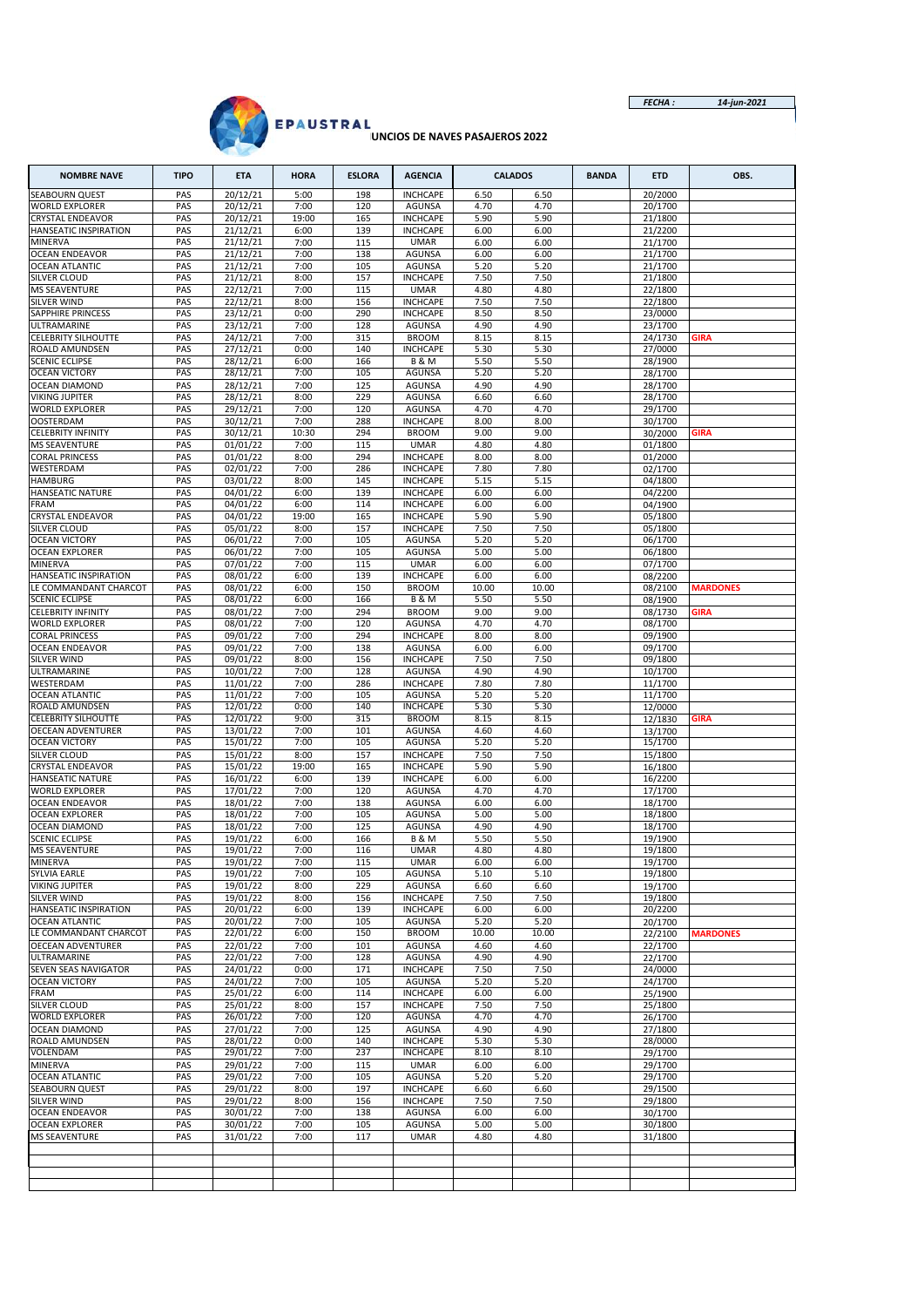



### **ANUNCIOS DE NAVES PASAJEROS 2022**

| <b>NOMBRE NAVE</b>                               | <b>TIPO</b> | <b>ETA</b>            | <b>HORA</b>   | <b>ESLORA</b> | <b>AGENCIA</b>                      |              | <b>CALADOS</b> | <b>BANDA</b> | <b>ETD</b>         | OBS.            |
|--------------------------------------------------|-------------|-----------------------|---------------|---------------|-------------------------------------|--------------|----------------|--------------|--------------------|-----------------|
| <b>OECEAN ADVENTURER</b>                         | PAS         | 31/01/22              | 7:00          | 101           | <b>AGUNSA</b>                       | 4.60         | 4.60           |              | 31/1700            |                 |
| <b>VIKING JUPITER</b>                            | PAS         | 31/01/22              | 8:00          | 229           | <b>AGUNSA</b>                       | 6.60         | 6.60           |              | 31/1700            |                 |
| <b>SILVER WHISPER</b><br>SILVER DAWN             | PAS<br>PAS  | 31/01/22<br>31/01/22  | 8:00<br>9:00  | 186<br>212    | <b>INCHCAPE</b><br><b>INCHCAPE</b>  | 7.50<br>5.00 | 7.50<br>5.00   |              | 31/1800<br>31/2100 |                 |
| <b>SILVER WHISPER</b>                            | PAS         | $\overline{01}/02/22$ | 8:00          | 186           | <b>INCHCAPE</b>                     | 7.50         | 7.50           |              | 01/1800            |                 |
| <b>SEABOURN QUEST</b>                            | PAS         | 02/02/22              | 5:00          | 198           | <b>INCHCAPE</b>                     | 6.50         | 6.50           |              | 02/2000            |                 |
| <b>CORAL PRINCESS</b>                            | PAS         | 02/02/22              | 8:00          | 294           | <b>INCHCAPE</b>                     | 8.00         | 8.00           |              | 02/2000            |                 |
| <b>HANSEATIC NATURE</b>                          | PAS         | 03/02/22              | 6:00          | 139           | <b>INCHCAPE</b>                     | 6.00         | 6.00           |              | 03/2200            |                 |
| <b>OCEAN VICTORY</b>                             | PAS         | 03/02/22              | 7:00          | 105           | <b>AGUNSA</b>                       | 5.20         | 5.20           |              | 03/1700            |                 |
| <b>CRYSTAL ENDEAVOR</b>                          | PAS         | 03/02/22              | 19:00         | 165           | <b>INCHCAPE</b>                     | 5.90         | 5.90           |              | 04/1800            |                 |
| <b>WORLD EXPLORER</b><br>HANSEATIC INSPIRATION   | PAS<br>PAS  | 04/02/22<br>05/02/22  | 7:00<br>6:00  | 120<br>139    | <b>AGUNSA</b><br><b>INCHCAPE</b>    | 4.70<br>6.00 | 4.70<br>6.00   |              | 04/1700<br>05/2200 |                 |
| <b>OCEAN DIAMOND</b>                             | PAS         | 05/02/22              | 7:00          | 125           | <b>AGUNSA</b>                       | 4.90         | 4.90           |              | 05/1700            |                 |
| <b>SCENIC ECLIPSE</b>                            | PAS         | 06/02/22              | 6:00          | 166           | <b>B&amp;M</b>                      | 5.50         | 5.50           |              | 06/1900            |                 |
| SEVEN SEAS NAVIGATOR                             | PAS         | 07/02/22              | 0:00          | 171           | <b>INCHCAPE</b>                     | 7.50         | 7.50           |              | 07/0000            |                 |
| <b>OCEAN ATLANTIC</b>                            | PAS         | 07/02/22              | 7:00          | 105           | <b>AGUNSA</b>                       | 5.20         | 5.20           |              | 07/1700            |                 |
| <b>BOLETTE</b>                                   | PAS         | 07/02/22              | 12:00         | 237           | <b>INCHCAPE</b>                     | 8.10         | 8.10           |              | 07/2330            |                 |
| MINERVA                                          | PAS         | 08/02/22              | 7:00          | 115           | <b>UMAR</b>                         | 6.00         | 6.00           |              | 08/1700            |                 |
| <b>OCEAN ENDEAVOR</b><br>AZAMARA QUEST           | PAS<br>PAS  | 08/02/22<br>08/02/22  | 7:00<br>7:00  | 138<br>181    | <b>AGUNSA</b><br><b>BROOM</b>       | 6.00<br>6.00 | 6.00<br>6.00   |              | 08/1700<br>09/0800 |                 |
| SILVER WIND                                      | PAS         | 08/02/22              | 8:00          | 156           | <b>INCHCAPE</b>                     | 7.50         | 7.50           |              | 08/1800            |                 |
| <b>MS SEAVENTURE</b>                             | PAS         | 09/02/22              | 7:00          | 118           | <b>UMAR</b>                         | 4.80         | 4.80           |              | 09/1800            |                 |
| <b>OECEAN ADVENTURER</b>                         | PAS         | 09/02/22              | 7:00          | 101           | AGUNSA                              | 4.60         | 4.60           |              | 09/1700            |                 |
| <b>CORAL PRINCESS</b>                            | PAS         | 11/02/22              | 7:00          | 294           | <b>INCHCAPE</b>                     | 8.00         | 8.00           |              | 11/1900            |                 |
| <b>OCEAN VICTORY</b>                             | PAS         | 12/02/22              | 7:00          | 105           | <b>AGUNSA</b>                       | 5.20         | 5.20           |              | 12/1700            |                 |
| WESTERDAM                                        | PAS         | 12/02/22              | 7:00          | 286           | <b>INCHCAPE</b>                     | 7.80         | 7.80           |              | 12/1700            |                 |
| ULTRAMARINE<br>ROALD AMUNDSEN                    | PAS<br>PAS  | 12/02/22<br>13/02/22  | 7:00<br>0:00  | 128<br>140    | <b>AGUNSA</b><br><b>INCHCAPE</b>    | 4.90<br>5.30 | 4.90<br>5.30   |              | 12/1700            |                 |
| <b>WORLD EXPLORER</b>                            | PAS         | 13/02/22              | 7:00          | 120           | <b>AGUNSA</b>                       | 4.70         | 4.70           |              | 13/0000<br>13/1700 |                 |
| <b>OCEAN DIAMOND</b>                             | PAS         | 14/02/22              | 7:00          | 125           | <b>AGUNSA</b>                       | 4.90         | 4.90           |              | 14/1700            |                 |
| <b>CRYSTAL ENDEAVOR</b>                          | PAS         | 14/02/22              | 19:00         | 165           | <b>INCHCAPE</b>                     | 5.90         | 5.90           |              | 15/1800            |                 |
| LE COMMANDANT CHARCOT                            | PAS         | 15/02/22              | 6:00          | 150           | <b>BROOM</b>                        | 10.00        | 10.00          | EST          | 15/2100            | <b>MARDONES</b> |
| <b>COSTA LUMINOSA</b>                            | PAS         | 15/02/22              | 7:00          | 294           | <b>INCHCAPE</b>                     | 8.10         | 8.10           |              | 15/1800            |                 |
| <b>OCEAN ATLANTIC</b>                            | PAS         | 16/02/22              | 7:00          | 105           | <b>AGUNSA</b>                       | 5.20         | 5.20           |              | 16/1700            |                 |
| SYLVIA EARLE                                     | PAS         | 16/02/22              | 7:00          | 105           | <b>AGUNSA</b>                       | 5.10         | 5.10           |              | 16/1800            |                 |
| SPIRIT OF DISCOVERY<br><b>SCENIC ECLIPSE</b>     | PAS<br>PAS  | 16/02/22<br>17/02/22  | 8:00<br>6:00  | 236<br>166    | <b>INCHCAPE</b><br><b>B &amp; M</b> | 7.10<br>5.50 | 7.10<br>5.50   |              | 16/1800<br>17/1900 |                 |
| MINERVA                                          | PAS         | 18/02/22              | 7:00          | 115           | <b>UMAR</b>                         | 6.00         | 6.00           |              | 18/1700            |                 |
| <b>HANSEATIC NATURE</b>                          | PAS         | 19/02/22              | 6:00          | 139           | <b>INCHCAPE</b>                     | 6.00         | 6.00           |              | 19/2200            |                 |
| <b>SILVER WIND</b>                               | PAS         | 20/02/22              | 8:00          | 156           | <b>INCHCAPE</b>                     | 7.50         | 7.50           |              | 20/1800            |                 |
| <b>OCEAN VICTORY</b>                             | PAS         | 21/02/22              | 7:00          | 105           | <b>AGUNSA</b>                       | 5.20         | 5.20           |              | 21/1700            |                 |
| ULTRAMARINE                                      | PAS         | 21/02/22              | 7:00          | 128           | <b>AGUNSA</b>                       | 4.90         | 4.90           |              | 21/1700            |                 |
| <b>VIKING JUPITER</b>                            | PAS         | 22/02/22              | 8:00          | 229           | <b>AGUNSA</b>                       | 6.60         | 6.60           |              | 22/1700            |                 |
| OCEAN DIAMOND<br>WESTERDAM                       | PAS<br>PAS  | 23/02/22<br>24/02/22  | 7:00<br>7:00  | 125<br>286    | AGUNSA<br><b>INCHCAPE</b>           | 4.90<br>7.80 | 4.90<br>7.80   |              | 23/1700<br>24/1700 |                 |
| <b>OCEAN ENDEAVOR</b>                            | PAS         | 24/02/22              | 7:00          | 138           | <b>AGUNSA</b>                       | 6.00         | 6.00           |              | 24/1700            |                 |
| FRAM                                             | PAS         | 25/02/22              | 6:00          | 114           | <b>INCHCAPE</b>                     | 6.00         | 6.00           |              | 25/1900            |                 |
| <b>OCEAN ATLANTIC</b>                            | PAS         | 25/02/22              | 7:00          | 105           | <b>AGUNSA</b>                       | 5.20         | 5.20           |              | 25/1700            |                 |
| <b>CRYSTAL ENDEAVOR</b>                          | PAS         | 25/02/22              | 19:00         | 165           | <b>INCHCAPE</b>                     | 5.90         | 5.90           |              | 25/2200            |                 |
| <b>MS SEAVENTURE</b>                             | PAS         | 27/02/22              | 7:00          | 119           | <b>UMAR</b>                         | 4.80         | 4.80           |              | 27/1800            |                 |
| <b>WORLD EXPLORER</b>                            | PAS         | 27/02/22              | 7:00          | 120           | <b>AGUNSA</b>                       | 4.70         | 4.70           |              | 27/1700            |                 |
| <b>SCENIC ECLIPSE</b><br><b>CRYSTAL ENDEAVOR</b> | PAS<br>PAS  | 28/02/22<br>28/02/22  | 6:00<br>19:00 | 166<br>165    | <b>B&amp;M</b><br><b>INCHCAPE</b>   | 5.50<br>5.90 | 5.50<br>5.90   |              | 28/1900<br>01/1800 |                 |
| ROALD AMUNDSEN                                   | PAS         | 01/03/22              | 0:00          | 140           | <b>INCHCAPE</b>                     | 5.30         | 5.30           |              | 01/0000            |                 |
| <b>CORAL PRINCESS</b>                            | PAS         | 01/03/22              | 8:00          | 294           | <b>INCHCAPE</b>                     | 8.00         | 8.00           |              | 01/2000            |                 |
| <b>HANSEATIC SPIRIT</b>                          | PAS         | 02/03/22              | 6:00          | 138           | <b>INCHCAPE</b>                     | 5.00         | 5.00           |              | 02/1800            |                 |
| <b>OCEAN VICTORY</b>                             | PAS         | 02/03/22              | 7:00          | 105           | AGUNSA                              | 5.20         | 5.20           |              | 02/1700            |                 |
| SILVER WIND                                      | PAS         | 02/03/22              | 8:00          | 156           | <b>INCHCAPE</b>                     | 7.50         | 7.50           |              | 02/1800            |                 |
| ULTRAMARINE                                      | PAS         | 04/03/22              | 7:00          | 128           | AGUNSA                              | 4.90         | 4.90           |              | 04/1700            |                 |
| <b>OCEAN ENDEAVOR</b><br><b>OCEAN ATLANTIC</b>   | PAS<br>PAS  | 05/03/22<br>06/03/22  | 7:00<br>7:00  | 138<br>105    | <b>AGUNSA</b><br>AGUNSA             | 6.00<br>5.20 | 6.00<br>5.20   |              | 05/1700<br>07/1700 |                 |
| <b>VIKING JUPITER</b>                            | PAS         | 06/03/22              | 8:00          | 229           | AGUNSA                              | 6.60         | 6.60           |              | 06/1700            |                 |
| OCEAN DIAMOND                                    | PAS         | 07/03/22              | 7:00          | 125           | AGUNSA                              | 4.90         | 4.90           |              | 07/1700            |                 |
| <b>CELEBRITY INFINITY</b>                        | PAS         | 07/03/22              | 10:30         | 294           | <b>BROOM</b>                        | 9.00         | 9.00           |              | 07/2000            | GIRA            |
| <b>CELEBRITY SILHOUTTE</b>                       | PAS         | 09/03/22              | 9:00          | 315           | <b>BROOM</b>                        | 8.15         | 8.15           |              | 09/1830            | GIRA            |
| <b>MS SEAVENTURE</b>                             | PAS         | 10/03/22              | 7:00          | 120           | <b>UMAR</b>                         | 4.80         | 4.80           |              | 10/1800            |                 |
| <b>SCENIC ECLIPSE</b>                            | PAS         | 11/03/22              | 6:00          | 166           | <b>B&amp;M</b>                      | 5.50         | 5.50           |              | 11/1900            |                 |
| <b>CORAL PRINCESS</b><br>SYLVIA EARLE            | PAS<br>PAS  | 11/03/22<br>15/03/22  | 7:00<br>7:00  | 294<br>105    | <b>INCHCAPE</b><br>AGUNSA           | 8.00<br>5.10 | 8.00<br>5.10   |              | 11/1900<br>15/1800 |                 |
| <b>CELEBRITY INFINITY</b>                        | PAS         | 16/03/22              | 7:00          | 294           | <b>BROOM</b>                        | 9.00         | 9.00           |              | 16/1730            | <b>GIRA</b>     |
| <b>OCEAN DIAMOND</b>                             | PAS         | 16/03/22              | 7:00          | 125           | AGUNSA                              | 4.90         | 4.90           |              | 16/1700            |                 |
| ULTRAMARINE                                      | PAS         | 16/03/22              | 7:00          | 128           | <b>AGUNSA</b>                       | 4.90         | 4.90           |              | 16/1700            |                 |
| <b>OCEAN ATLANTIC</b>                            | PAS         | 16/03/22              | 7:00          | 105           | AGUNSA                              | 5.20         | 5.20           |              | 16/0700            |                 |
| ROALD AMUNDSEN                                   | PAS         | 17/03/22              | 0:00          | 140           | <b>INCHCAPE</b>                     | 5.30         | 5.30           |              | 17/0000            |                 |
| <b>OCEAN ENDEAVOR</b>                            | PAS         | 17/03/22              | 7:00          | 138           | AGUNSA                              | 6.00         | 6.00           |              | 17/1700            |                 |
| <b>OECEAN ADVENTURER</b><br>FRAM                 | PAS<br>PAS  | 17/03/22<br>18/03/22  | 7:00<br>6:00  | 101<br>114    | <b>AGUNSA</b><br><b>INCHCAPE</b>    | 4.60<br>6.00 | 4.60<br>6.00   |              | 17/1700<br>18/1900 |                 |
| <b>CELEBRITY SILHOUTTE</b>                       | PAS         | 18/03/22              | 7:00          | 315           | <b>BROOM</b>                        | 8.15         | 8.15           |              | 18/1730            | GIRA            |
| <b>MS SEAVENTURE</b>                             | PAS         | 19/03/22              | 7:00          | 121           | <b>UMAR</b>                         | 4.80         | 4.80           |              | 19/1800            |                 |
| <b>OCEAN VICTORY</b>                             | PAS         | 20/03/22              | 7:00          | 105           | AGUNSA                              | 5.20         | 5.20           |              | 20/1700            |                 |
| <b>WORLD EXPLORER</b>                            | PAS         | 20/03/22              | 7:00          | 120           | <b>AGUNSA</b>                       | 4.70         | 4.70           |              | 20/1700            |                 |
| <b>OCEAN ENDEAVOR</b>                            | PAS         | 26/03/22              | 7:00          | 138           | AGUNSA                              | 6.00         | 6.00           |              | 26/1700            |                 |
| ULTRAMARINE                                      | PAS         | 29/03/22              | 7:00          | 128           | <b>AGUNSA</b>                       | 4.90         | 4.90           |              | 29/1700            |                 |
| SYLVIA EARLE                                     | PAS         | 05/04/22              | 7:00          | 105           | <b>AGUNSA</b>                       | 5.10         | 5.10           |              | 05/1800            |                 |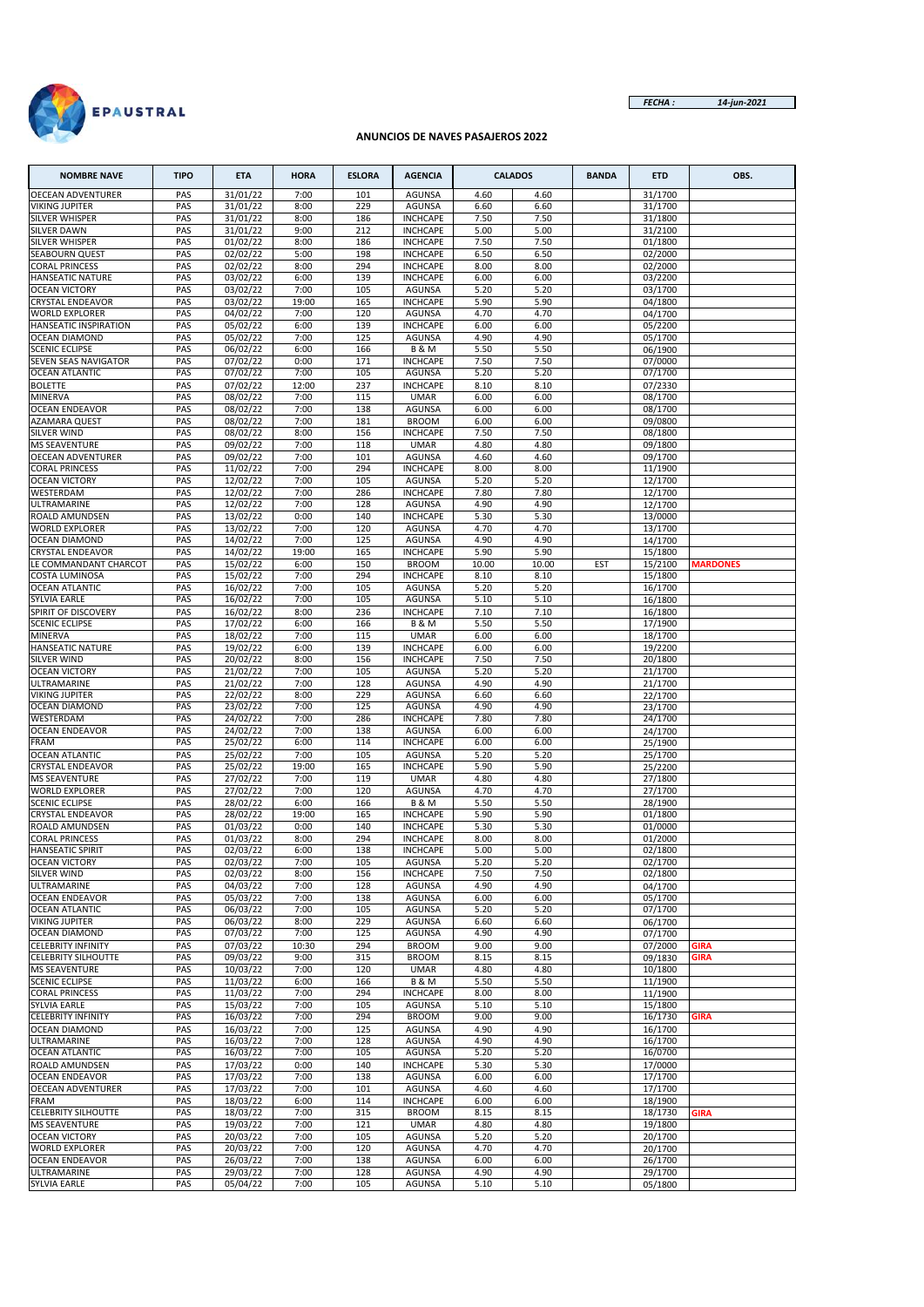

## **ASIGNACIÓN DE SITIOS**

|                                 |                                 | <b>MUELLE ARTURO PRAT</b> |                         |                   | <b>MUELLE J. SANTOS MARDONES</b> |                                          |                |  |  |
|---------------------------------|---------------------------------|---------------------------|-------------------------|-------------------|----------------------------------|------------------------------------------|----------------|--|--|
| DIA                             | sitio 1 NORTE                   | sitio 2 NORTE             | sitio 1 SUR             | sitio 2 SUR       | sitio EXTERIOR                   | sitio LATERAL                            | sitio INTERIOR |  |  |
|                                 | <b>UNIONSUR</b><br>4/9          |                           | LAURENCE GOULD<br>3/5   | SUNSTAR<br>9/15   | 14:00<br>SKUA<br>15/17<br>16:00  | <b>GRIP ARCTIC</b><br>18/23<br>15:00     |                |  |  |
| lun<br>14-jun                   | A. ENDEAVOUR<br>9/17            |                           |                         |                   |                                  | CECILIA (A)<br>18/23<br>14:30            |                |  |  |
|                                 |                                 |                           | NATHANIEL PALMER<br>5/9 |                   |                                  |                                          |                |  |  |
| mar                             | <b>UNIONSUR</b><br>4/9          |                           | LAURENCE GOULD<br>3/5   | SUNSTAR<br>9/15   | 09:30<br>LAUTARO<br>9/14         | 08:00<br><b>SEIFYR</b><br>18/23<br>22:00 |                |  |  |
| 15-jun                          | A. ENDEAVOUR<br>9/17            |                           |                         |                   | 15:00<br>SKUA<br>15/17<br>16:00  | 08:10<br>CECILIA (A)<br>18/23<br>21:30   |                |  |  |
|                                 |                                 |                           | NATHANIEL PALMER<br>5/9 |                   |                                  |                                          |                |  |  |
|                                 | <b>UNIONSUR</b><br>4/9<br>19:00 |                           | LAURENCE GOULD<br>3/5   | SUNSTAR<br>9/15   | LAUTARO<br>9/14                  |                                          |                |  |  |
| mie<br>16-jun                   | A. ENDEAVOUR<br>9/17<br>20:00   |                           |                         |                   |                                  |                                          |                |  |  |
|                                 |                                 |                           | NATHANIEL PALMER<br>5/9 |                   |                                  |                                          |                |  |  |
|                                 |                                 |                           | LAURENCE GOULD<br>3/5   | SUNSTAR<br>9/15   | LAUTARO<br>9/14<br>12:00         |                                          |                |  |  |
| jue<br>17-jun                   | A. ENDEAVOUR<br>9/17            |                           |                         |                   |                                  |                                          |                |  |  |
|                                 |                                 |                           | NATHANIEL PALMER<br>5/9 |                   |                                  |                                          |                |  |  |
|                                 |                                 |                           |                         | Anuncio de Zarpes |                                  |                                          |                |  |  |
|                                 |                                 | <b>Nave</b>               |                         | Día / hora        |                                  | <b>Nave</b>                              | Día / hora     |  |  |
|                                 |                                 |                           |                         | 15/1900           |                                  |                                          |                |  |  |
| <b>UNIONSUR</b><br>A. ENDEAVOUR |                                 |                           |                         | 16/2000           |                                  |                                          |                |  |  |
| N.B. PALMER                     |                                 |                           |                         | 25/06/21          |                                  |                                          |                |  |  |
| LAURENCE GOULD                  |                                 |                           |                         | 30/09/21          |                                  |                                          |                |  |  |
|                                 |                                 |                           |                         |                   |                                  |                                          |                |  |  |
|                                 |                                 |                           |                         |                   |                                  |                                          |                |  |  |
|                                 |                                 |                           |                         |                   |                                  |                                          |                |  |  |
|                                 |                                 |                           |                         |                   |                                  |                                          |                |  |  |